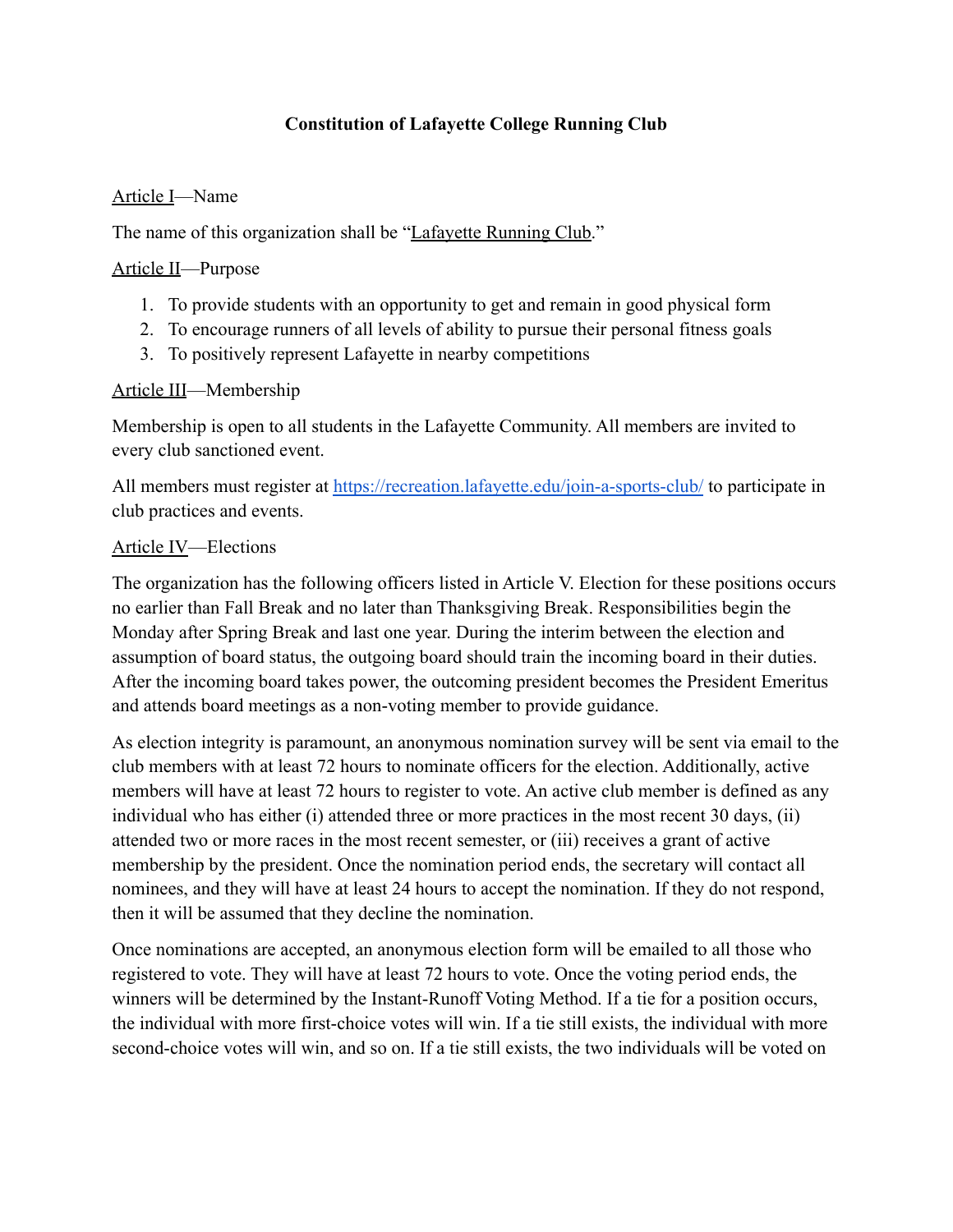again in a separate election by the members. All votes must be counted, and a winner must be declared within 48 hours of the election closing.

If two thirds of club members votes to pass a resolution of no confidence, which occurs due to poor leadership, then an election will be held in accordance with the constitution. Such an election must be held through an anonymous form with only active club members voting. A vote of no confidence is triggered either by the president requesting such a vote or by two active members supporting the measure. The election process, which begins with nominations, must begin within one week of the vote of no confidence. The newly elected board will take office 24 hours after the winners are declared.

### Article V—Officers

*President:* The president shall oversee all activities of the group and assumes the responsibilities of another board member in the event of their absence. Attends and leads Club Sports meetings, registers the club for races. Primary planner for workouts. Certified in CPR and First Aid Training each semester. The president is the chair of the board, and will run the weekly general meetings. In times of severe club distress, the president may subsume all board powers until either (i) a new election is held in accordance with this Constitution or (ii) the president determines that normal board activities may resume.

*Vice President:* Assists president and assumes president's duties in the event of his/her absence. Serves as the primary safety officer. Certified in First Aid Training each semester. The Vice President is also in charge of the Club's social media accounts and spearheads social initiatives.

*Secretary:* Records information from executive board meetings and sends emails to the club members alerting them of practice times and race times and locations. Responsible for handling any forms, reports, letters, or other administrative paperwork for the club.

*Treasurer:* Maintains records of the financial transactions of the group and is responsible for maintaining the budget. Drafts and submits a budget to Student Government in the spring semester. Attends financial related Club Sports meetings.

*Captain(s)*: The captain(s) will assist the other officers in running day-to-day practices and provide guidance and advice to newer runners. Anyone serving as a captain must be a certified safety officer. The outgoing president will determine whether zero, one, or two captains will be elected for the upcoming term. At the president's discretion, captains may be a voting member of the executive board.

Should someone resign from the board with less than one semester left in their term, the President will nominate a replacement, who will be confirmed by a majority vote of the executive board. This occurs, for instance, when an officer goes abroad for the spring semester.

### Article VI—Meetings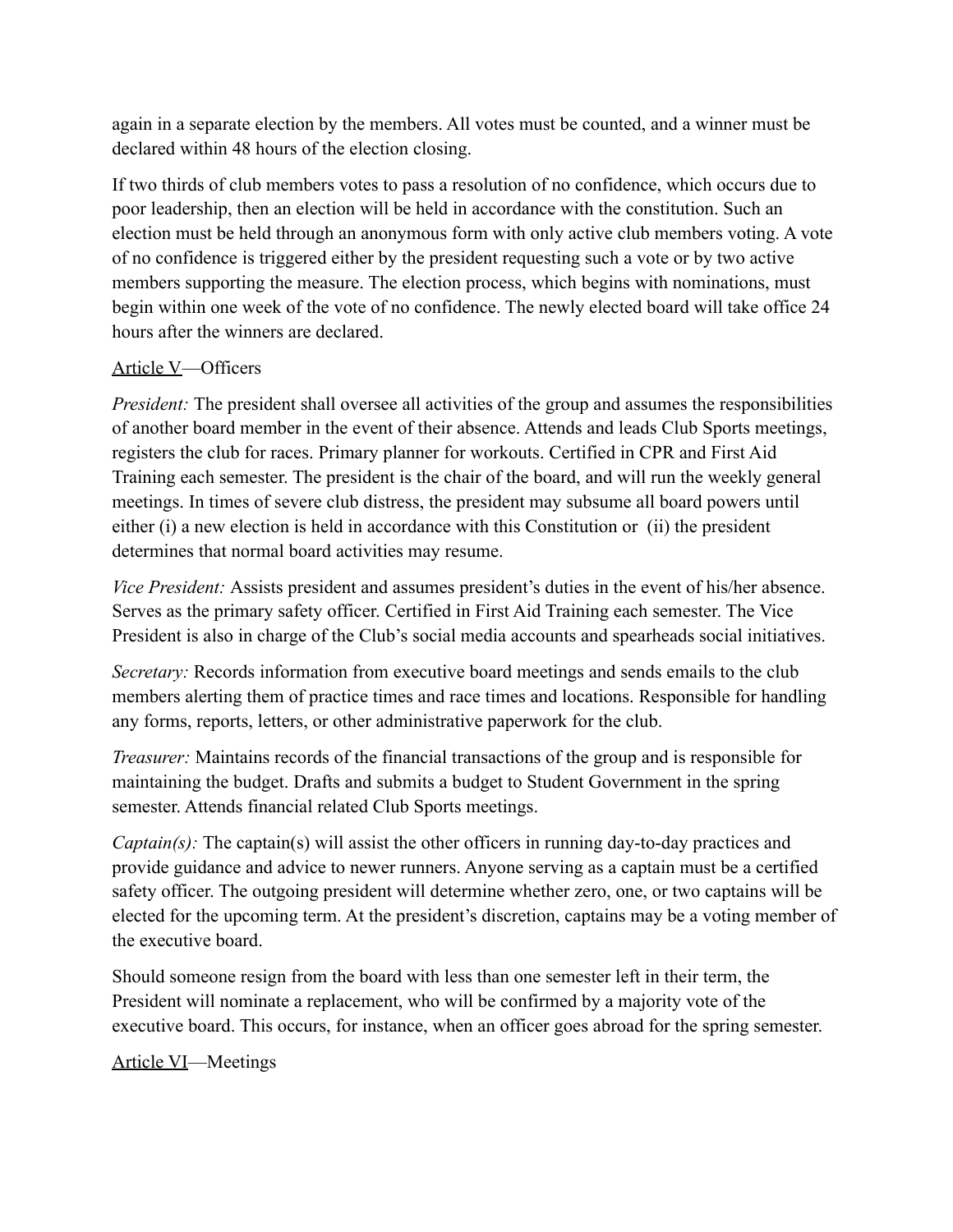During the fall and spring, this club will meet five times a week in varying locations depending on the day's workout. In the winter, practices may be limited to three times a week. Practices are held at the board's discretion, with the president having the ultimate decision. There is no quorum for each practice, so long as there is at least one member of the executive board that can ensure correct routing. The executive board will meet to discuss practices, races, and other club operations as seen fit by the president. A meeting must be held to discuss the club's finances and budget every spring before submitting the budget to the Student Government. The president will chair each administrative meeting.

# Article VII—Procedure

The meetings of this organization shall be conducted according to parliamentary law as defined in *Roberts' Rules of Order*.

# Article VIII—Amendments

Amendments may be added to this constitution by a 2/3 majority vote of the active members of the organization or a 2/3 majority vote of the executive board.

### Article IX—Risk Management

### **Section I: Injuries**

- a) In the Event of Injury
	- i. At least one executive board member will be certified in first-aid and one in CPR to ensure that any injuries that might occur can be dealt with properly. At least one executive board member will carry a phone during practice to get additional help for a club member in case of emergency.

### b) Injury Prevention

- i. The executive board will educate club members of general running safety guidelines at the start of the year which all members will be expected to adhere to.
- ii. It is the club members' responsibility to inform the executive board of any relevant recent or ongoing injuries/health concerns (shin splints, asthma, etc.) that could limit their physical performance during a practice. The executive board will meet with an individual to discuss which workouts they are or are not capable of doing.
- iii. The executive board will lead the club in stretches directly after practice to reduce the potential for injury.
- iv. The executive board will provide a conditioning plan that balances work outs and recovery days.
- c) Running Safety Guidelines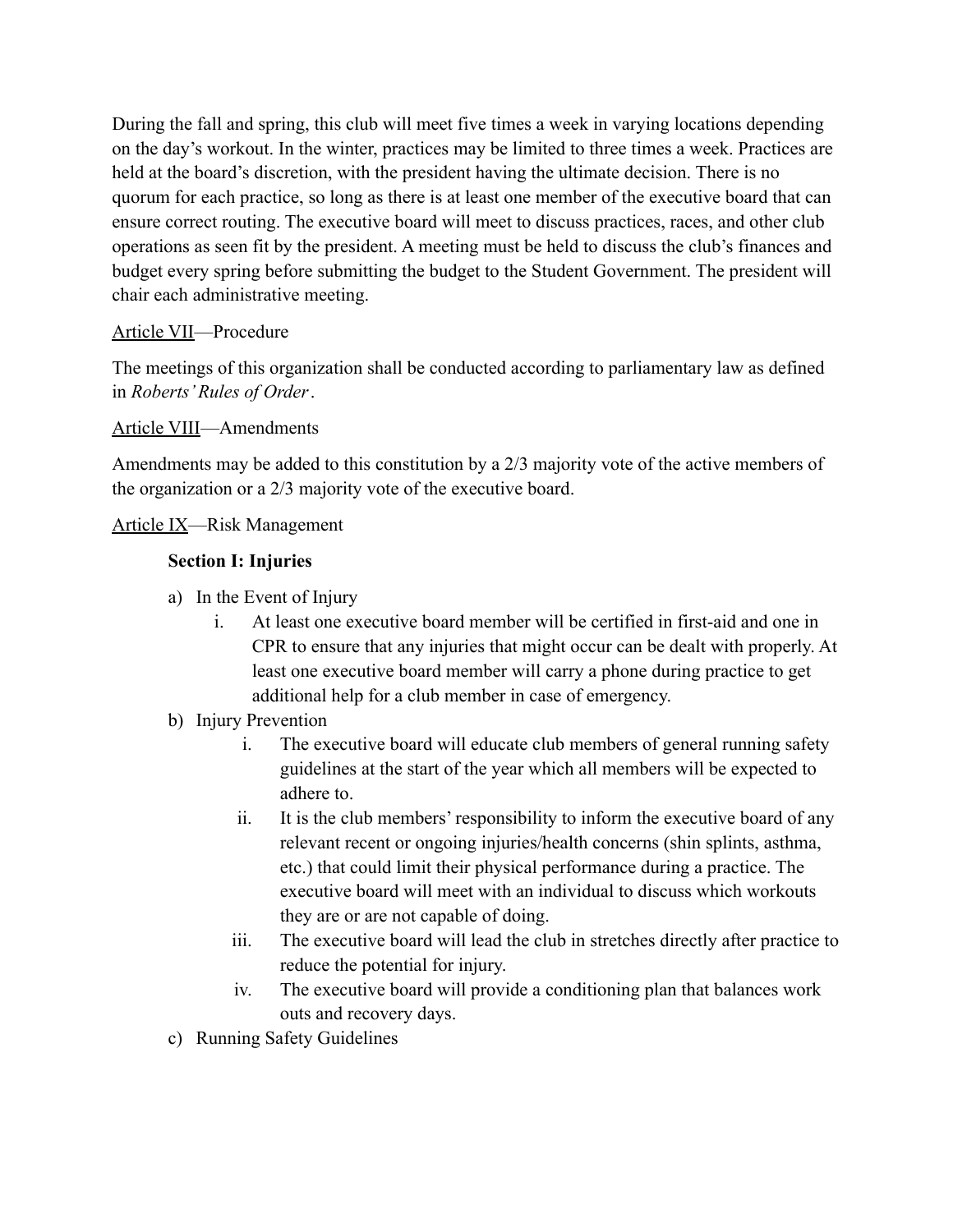- 1. Don't wear headphones. Use your ears to be aware of your surroundings. Your ears may help you avoid dangers your eyes may miss during evening or early morning runs.
- 2. Run against traffic so you can observe approaching automobiles. By facing on-coming traffic, you may be able to react quicker than if it is behind you.
- 3. Look both ways before crossing. Be sure the driver of a car acknowledges your right-of-way before crossing in front of a vehicle. Obey traffic signals.
- 4. Always stay alert and aware of what's going on around you. The more aware you are, the less vulnerable you are.
- 5. Trust your intuition about a person or an area. React on your intuition and avoid a person or situation if you're unsure. If something tells you a situation is not "right", it isn't.
- 6. Know where open businesses or stores are located in case of emergency.
- 7. Run with a partner. During group runs, go single file.
- 8. Write down or leave word of the direction of your run. Tell friends and family of your favorite running routes.
- 9. Avoid unpopulated areas, deserted streets, and overgrown trails. Avoid unlit areas, especially at night. Run clear of parked cars or bushes.
- 10. Ignore verbal harassment and do not verbally harass others. Use discretion in acknowledging strangers. Look directly at others and be observant, but keep your distance and keep moving.
- 11. Wear reflective material if you must run before dawn or after dark. Avoid running on the street when it is dark.
- 12. Practice memorizing license tags or identifying characteristics of strangers.
- 13. When using multi-use trails, follow the rules of the road. If you alter your direction, look over your shoulder before crossing the trail to avoid a potential collision with an oncoming cyclist or passing runner.
- 14. CALL POLICE IMMEDIATELY if something happens to you or someone else, or you notice anyone out of the ordinary. It is important to report incidents immediately

# **Section II: Finances**

The officers will discuss the club's financial outlook at least once a semester. Each spring, a budget will be submitted to student government.

# **Section III: Hazing**

a) Lafayette Running Club will not tolerate hazing in any manner. We will remain in full compliance with both college policy and Pennsylvania state laws regarding hazing. Any athlete found to be in violation of college policy or Pennsylvania State Law will be reported to Club Sports administration.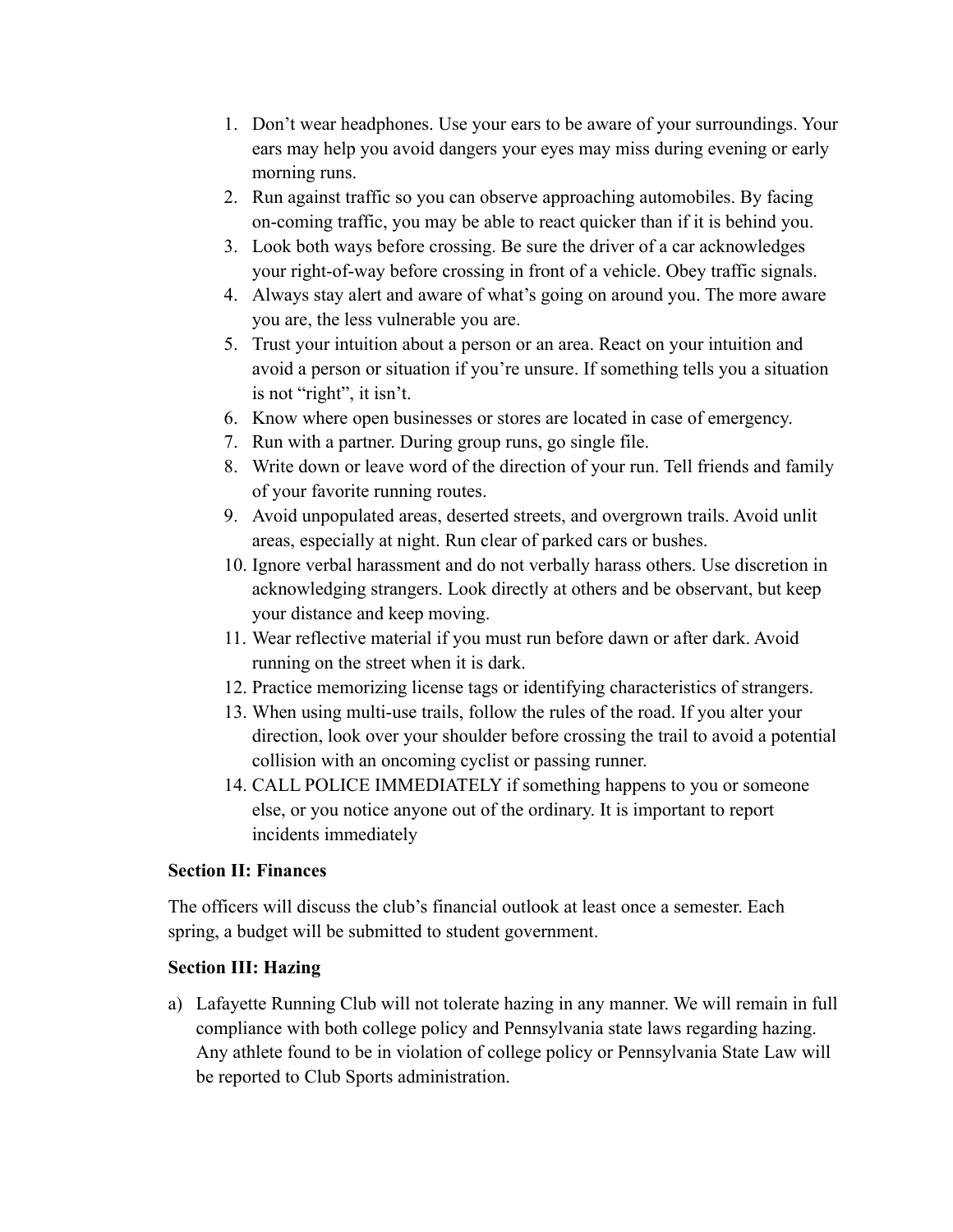- i. If a situation arises in which an act of hazing has occurred within our team, it is the responsibility of the officers to mediate the situation and get the club sports directors involved in order to handle the situation. If the executive board is involved in an act of hazing, it is the responsibility of the other team members to report the incident to the club sports directors. Any member involved in an act of hazing is subject to removal from the team. Any officer involved in an act of hazing is subject to impeachment of their position and removal from the team.
- b) College Policy
	- i. The Lafayette College Student Handbook states: Lafayette College requires that no group allow any of its members(returning or new), or others to participate in any pre-membership ceremony or practice which involves mental or physical exhaustion or abuse, or would in any way interfere with the students' mental or physical ability to perform their work at Lafayette College.
	- ii. As stated in the Lafayette College Student Handbook hazing includes:
		- 1. Pressuring, urging, or encouraging anyone to consume alcohol or drugs.

2. Physical activity (e.g., middle-of-the-night-calisthenics) that is not a part of organized group sports events.

- 3. Paddling, shoving, or striking in any manner.
- 4. Pressuring individuals to wear degrading or uncomfortable clothing.
- 5. Force-feeding.
- 6. Disrupting sleep.
- 7. Depriving individuals of regular meals and the opportunity for adequate personal hygiene.
- 8. Individual interrogations such as "rat-court" or "kangaroo-court".
- 9. Throwing or pouring substances on anyone.
- 10. Any activity that interferes with students' attending class or studying.
- 11. Harassment or disruption of other residences or groups.
- 12. Any form of restriction of a person's freedom of movement.
- 13. Nudity as part of an initiation activity.
- 14. "Line-ups" of any type.
- 15. Any activity that tends to or actually degrades, humiliates, ridicules, embarrasses, or intimidates another person.

# Article X—Statement on Discrimination

Running Club and the executive board does not tolerate any forms of discrimination on the basis of race, color, gender, sex, age, national origin, religion, disability, or sexual orientation. If any member, as part of the executive board or otherwise, violates this article, the individual(s) will be asked to step down from their position or membership.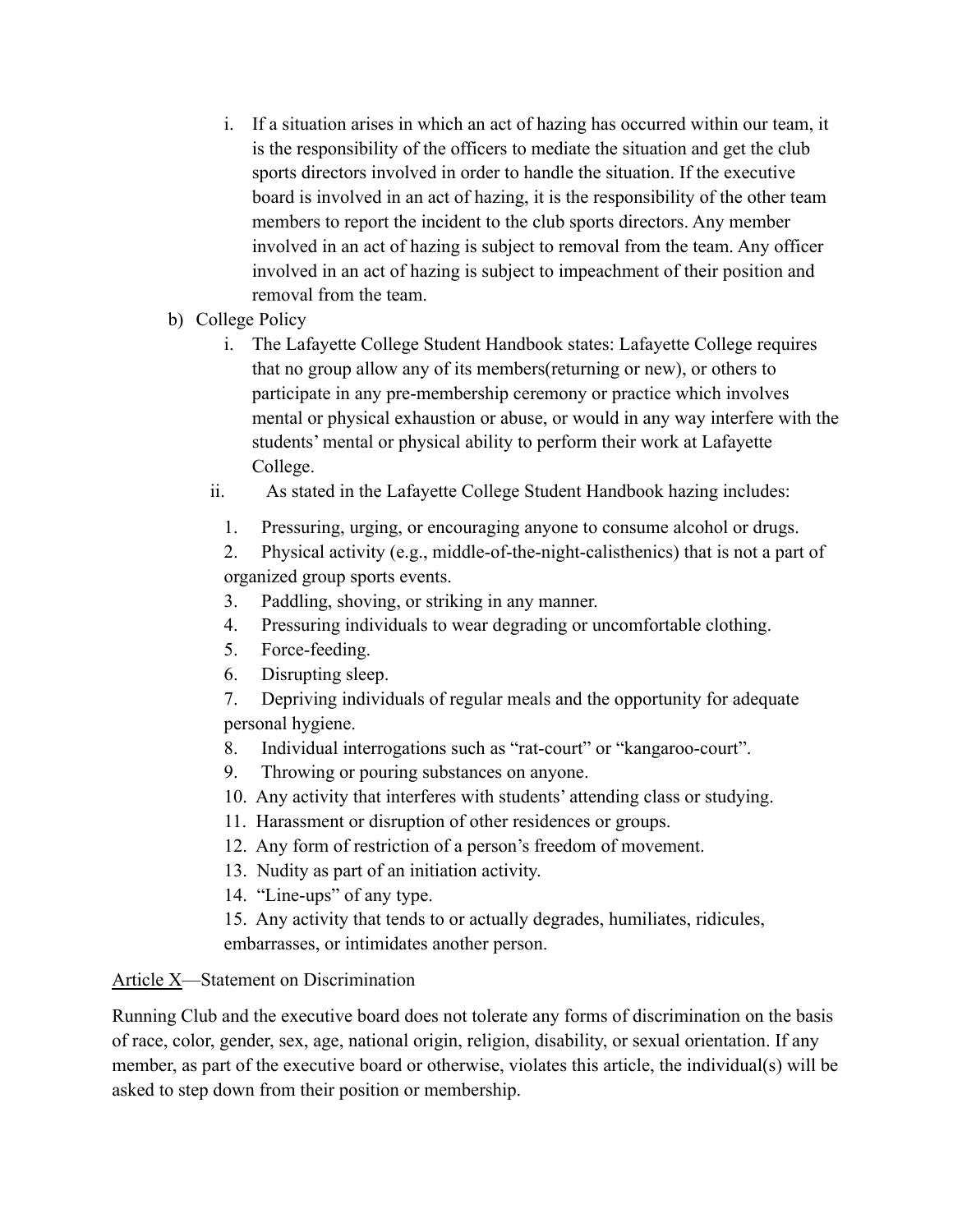Print Co-Founder Name Print 2<sup>nd</sup> Co-Founder Name

 $\mathcal{L}_\text{max}$  and the contract of the contract of the contract of the contract of the contract of the contract of the contract of the contract of the contract of the contract of the contract of the contract of the contrac

 $\mathcal{L}_\text{max}$  and the contract of the contract of the contract of the contract of the contract of the contract of the contract of the contract of the contract of the contract of the contract of the contract of the contrac

Signature of Co-Founder Signature of 2<sup>nd</sup> Co-Founder